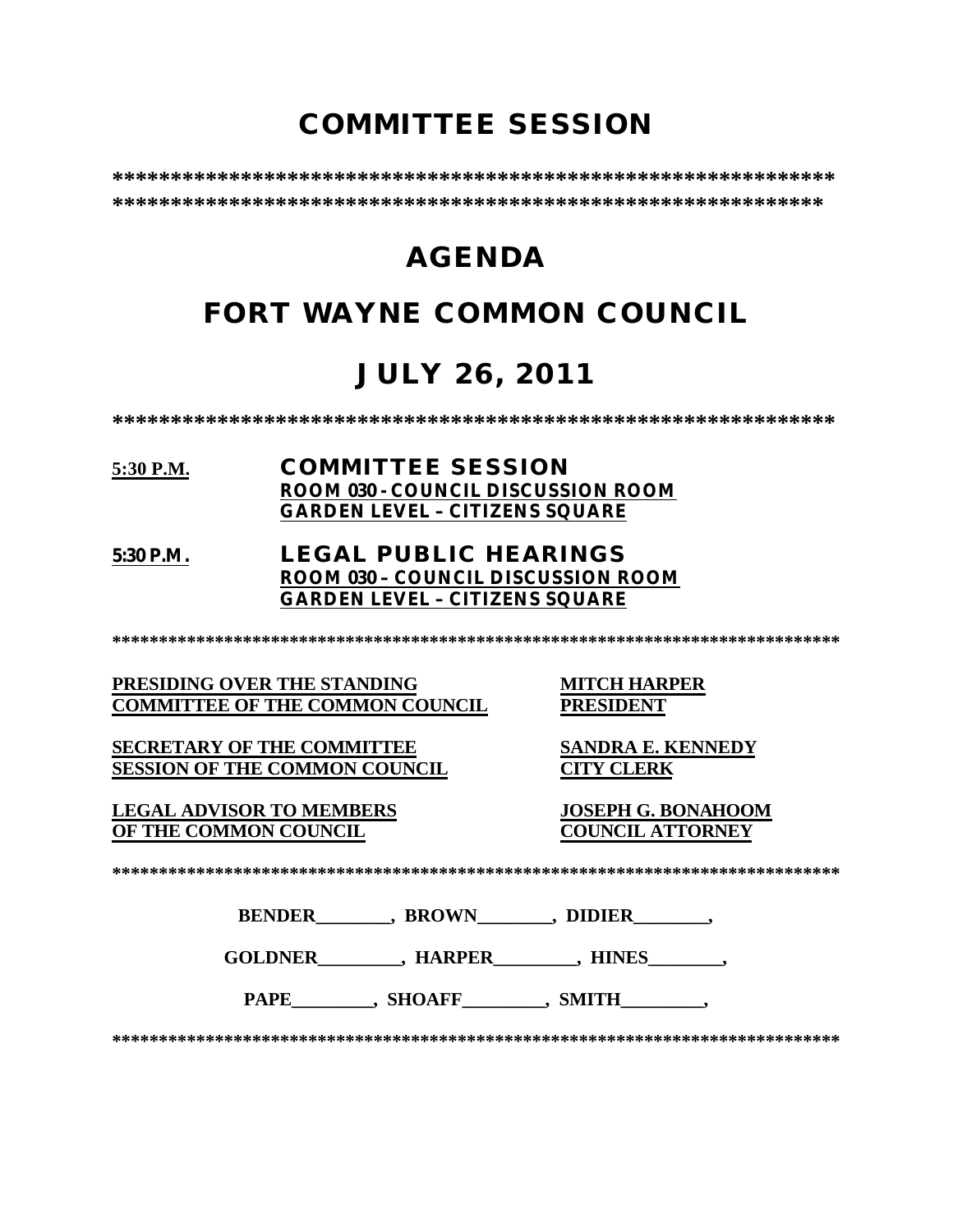**\*\*\*\*\*\*\*\*\*\*\*\*\*\*\*\*\*\*\*\*\*\*\*\*\*\*\*\*\*\*\*\*\*\*\*\*\*\*\*\*\*\*\*\*\*\*\*\*\*\*\*\*\*\*\*\*\*\*\*\*\*\*\*\*\*\*\*\*\*\*\*\*\*\*\*\*\*\***

# **ORDER OF THE AGENDA**

**\*\*\*\*\*\*\*\*\*\*\*\*\*\*\*\*\*\*\*\*\*\*\*\*\*\*\*\*\*\*\*\*\*\*\*\*\*\*\*\*\*\*\*\*\*\*\*\*\*\*\*\*\*\*\*\*\*\*\*\*\*\*\*\*\*\*\*\*\*\*\*\*\*\*\*\*\*\***

**1. ROLL CALL**

- **2. ADOPTION OF THE AGENDA**
- **3. LEGAL PUBLIC HEARINGS PAGES 3 AND 4**
- **4. DISCUSSION OF PENDING ORDINANCES AND RESOLUTIONS – PAGES 5 THRU 7**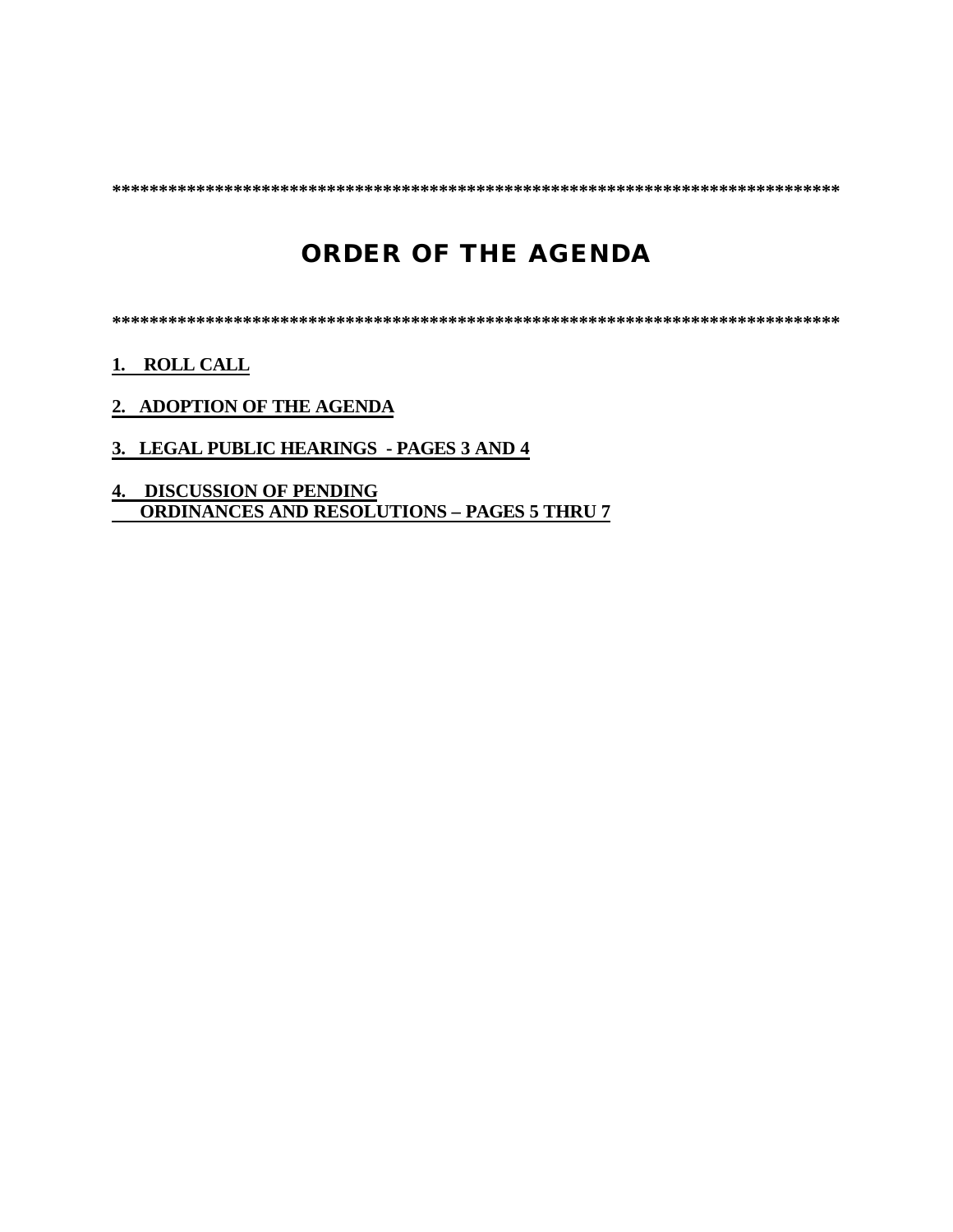### **LEGAL PUBLIC HEARINGS**

### **FINANCE COMMITTEE**

*Elizabeth M. Brown – Chair Thomas E. Smith - Co-Chair All Council Members*

#### **R-11-07-06**

**A CONFIRMING RESOLUTION designating an "Economic Revitalization Area" under I.C. 6-1.1-12.1 for property commonly known as 2100 West State Boulevard, Fort Wayne, Indiana 46808 (Dana Light Axle Products, LLC)**

> **Total cost of \$3,551,830 – for real and personal property improvements. Dana Light Axle Products, LLC will make renovations to its existing plant and purchase manufacturing equipment. 50 full-time jobs will be created as a result of the project**

### **REGULATIONS COMMITTEE**

*Thomas F. Didier – Chair John Shoaff – Co-Chair All Council Members*

### **R-11-07-07**

**A CONFIRMING RESOLUTION amending R-12-10 an "Economic Revitalization Area" under I.C. 6-1.1-12.1 for property commonly known as 5130 Executive Boulevard, Fort Wayne, Indiana 46808 (Heritage Food Service Equipment, Inc.)**

**Approval of this resolution to amend the designation with the correct estimated completion dates for Heritage Food Service and grant a waiver of noncompliance that will allow them to receive their property tax**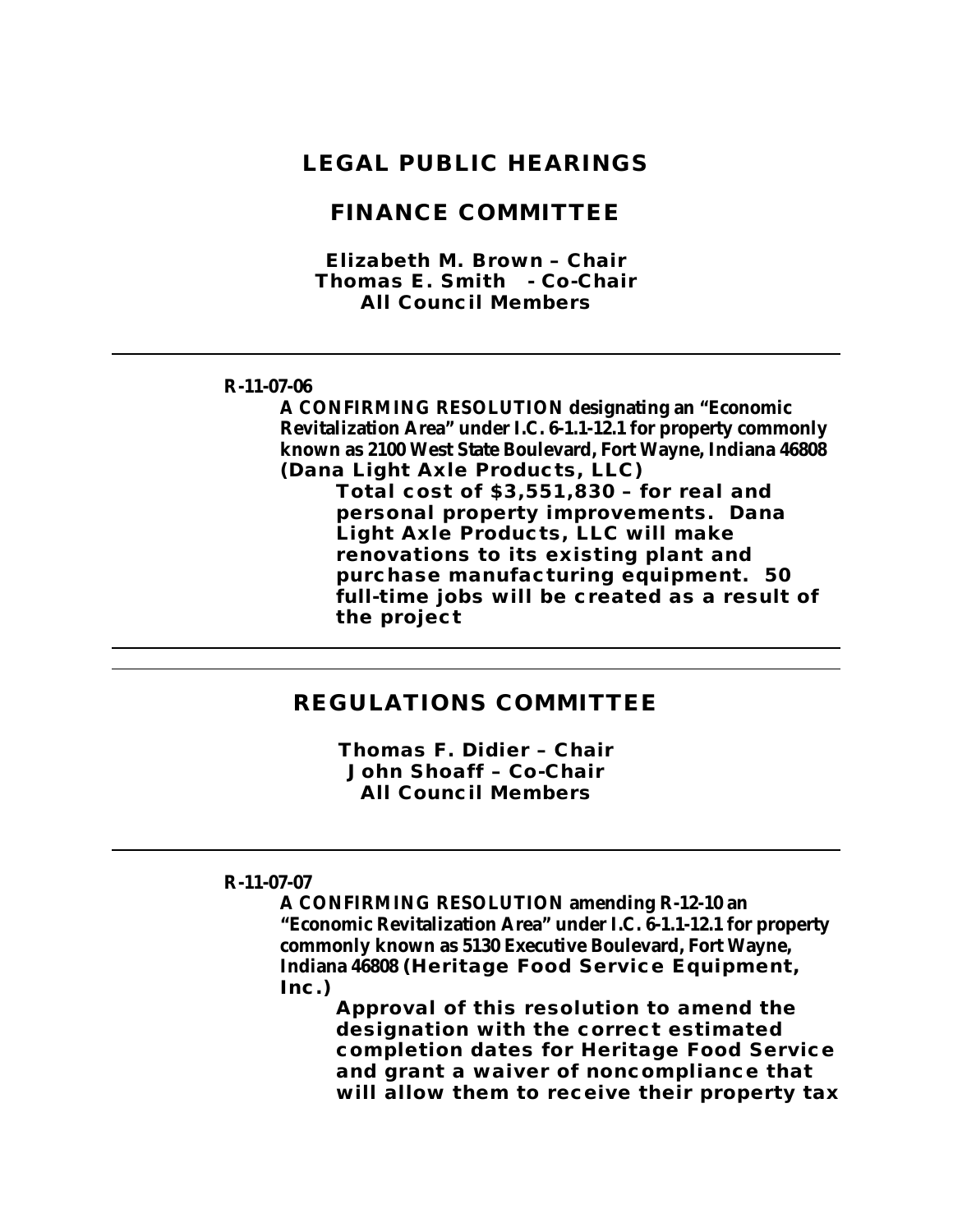# **LEGAL PUBLIC HEARINGS CONTINUED**

### **ACTION**

#### **R-11-07-08**

**A RESOLUTION approving a Waiver of Noncompliance for a Late-Filed Application for the Economic Revitalization Area Deduction on Personal Property Improvements (Form 103 ERA and Form 103 EL) for Inquest Health System, PC d/b/a Upright MRI**

> **Approval of this resolution and granting of a waiver of noncompliance will allow Inquest Health System, PC d/b/a Upright MRI to receive its personal property tax abatement that it will lose in 2012 due to late filed deduction forms**

### **G-11-07-03**

**AN ORDINANCE amending the Thoroughfare Plan of the City Comprehensive ("Master") Plan by vacating public right-of-way The right-of-way to be vacated is a small portion of Till Road that was not vacated during the realignment of Till Road in 2003. This vacation will create a more usable space for any future development**

### **PUBLIC HEARING ONLY**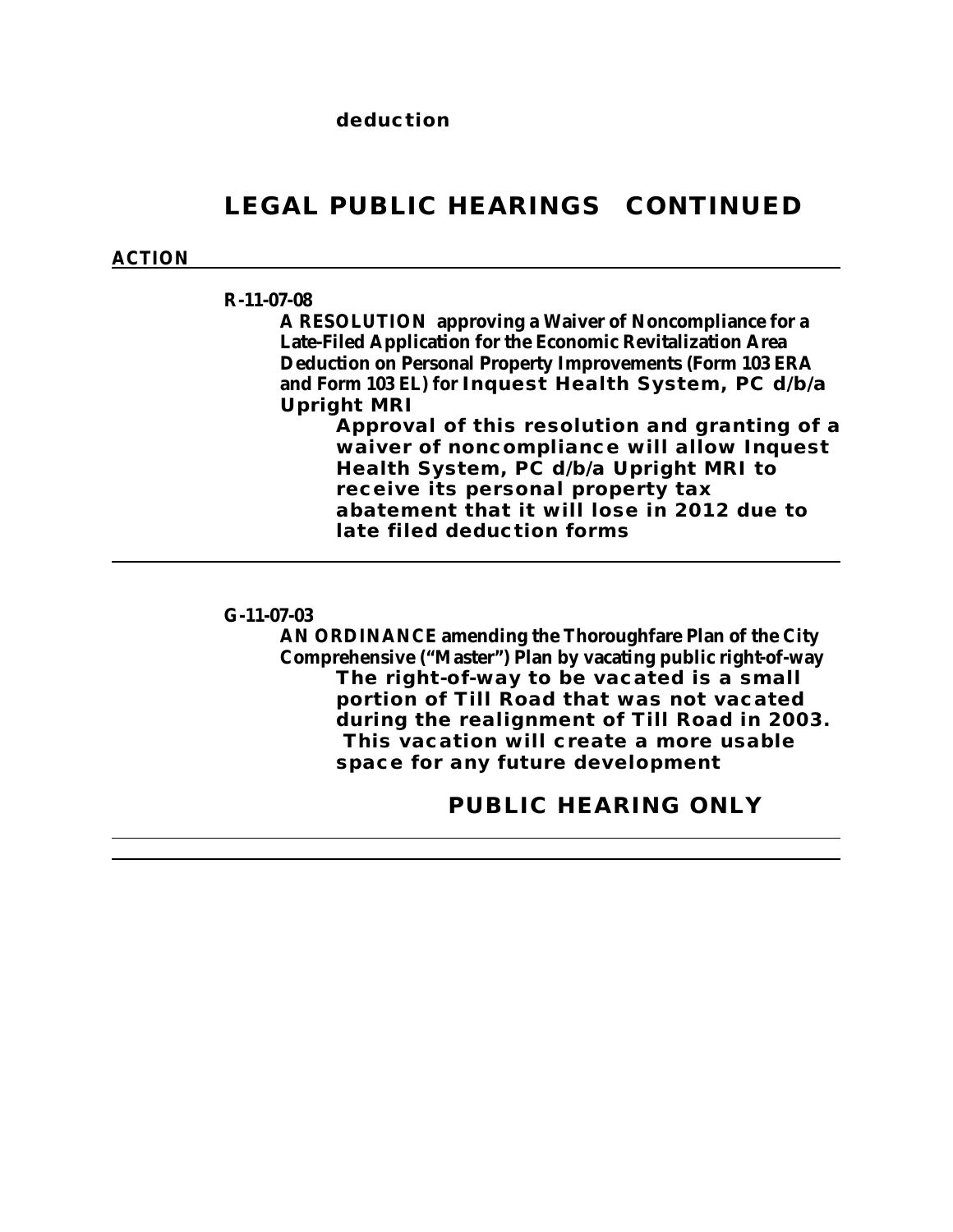# **ORDINANCES AND RESOLUTIONS UP FOR DISCUSSION**

**\*\*\*\*\*\*\*\*\*\*\*\*\*\*\*\*\*\*\*\*\*\*\*\*\*\*\*\*\*\*\*\*\*\*\*\*\*\*\*\*\*\*\*\*\*\*\*\*\*\*\*\*\*\*\*\*\*\*\*\*\*\***

# **CITY UTILITIES COMMITTEE**

### **ACTION**

**No Ordinances or Resolutions up for discussion**

### **FINANCE COMMITTEE**

*Elizabeth M. Brown – Chair Thomas E. Smith – Co-Chair All Council Members*

### **R-11-07-06**

**A CONFIRMING RESOLUTION designating an "Economic Revitalization Area" under I.C. 6-1.1-12.1 for property commonly known as 2100 West State Boulevard, Fort Wayne, Indiana 46808 (Dana Light Axle Products, LLC) Total cost of \$3,551,830**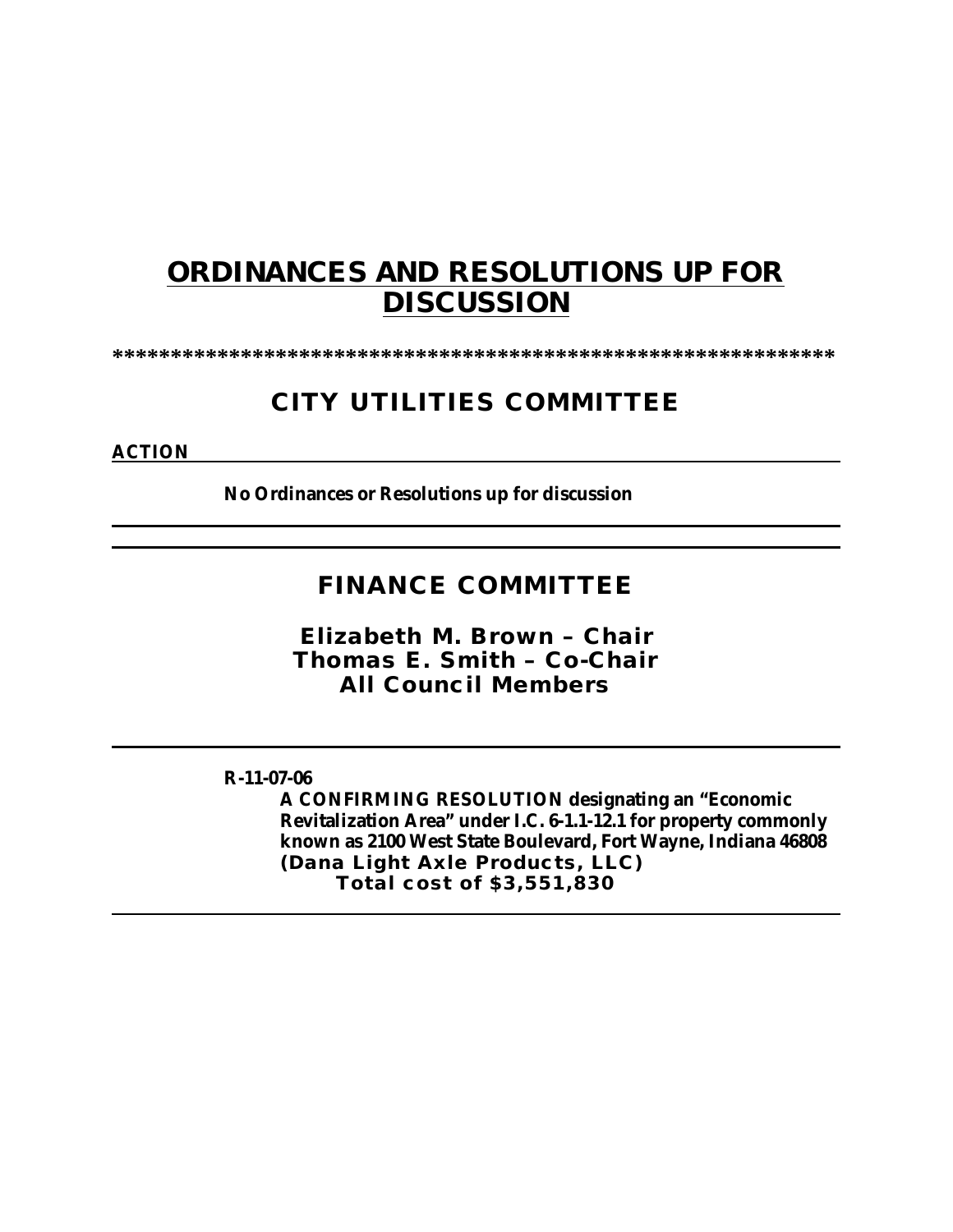### **ACTION**

### **R-11-07-16**

**A DECLARATORY RESOLUTION designating an "Economic Revitalization Area" under I.C. 6-1.1-12.1 for property commonly known as 8222 Bluffton Road, Fort Wayne, Indiana 46809 (Arrotin Investments, LLC for Arrotin Plastic Materials, Inc.)**

**Total cost of \$945,000 – Arrotin Plastic Materials, Inc. will make improvements to an existing facility and purchase equipment – 25 full-time jobs will be created as a result of the project This Resolution is to introduced and voted upon for passage tonight at the Regular Session** 

### **REGULATIONS COMMITTEE**

*Thomas F. Didier – Chair John Shoaff – Co-Chair All Council Members*

### **R-11-07-07**

**A CONFIRMING RESOLUTION amending R-12-10 an "Economic Revitalization Area" under I.C. 6-1.1-12.1 for property commonly known as 5130 Executive Boulevard, Fort Wayne, Indiana 46808 (Heritage Food Service Equipment, Inc.)**

> **Amendment to correct the estimated completion dates and grant a waiver of noncompliance that will allow them to receive their property tax deduction**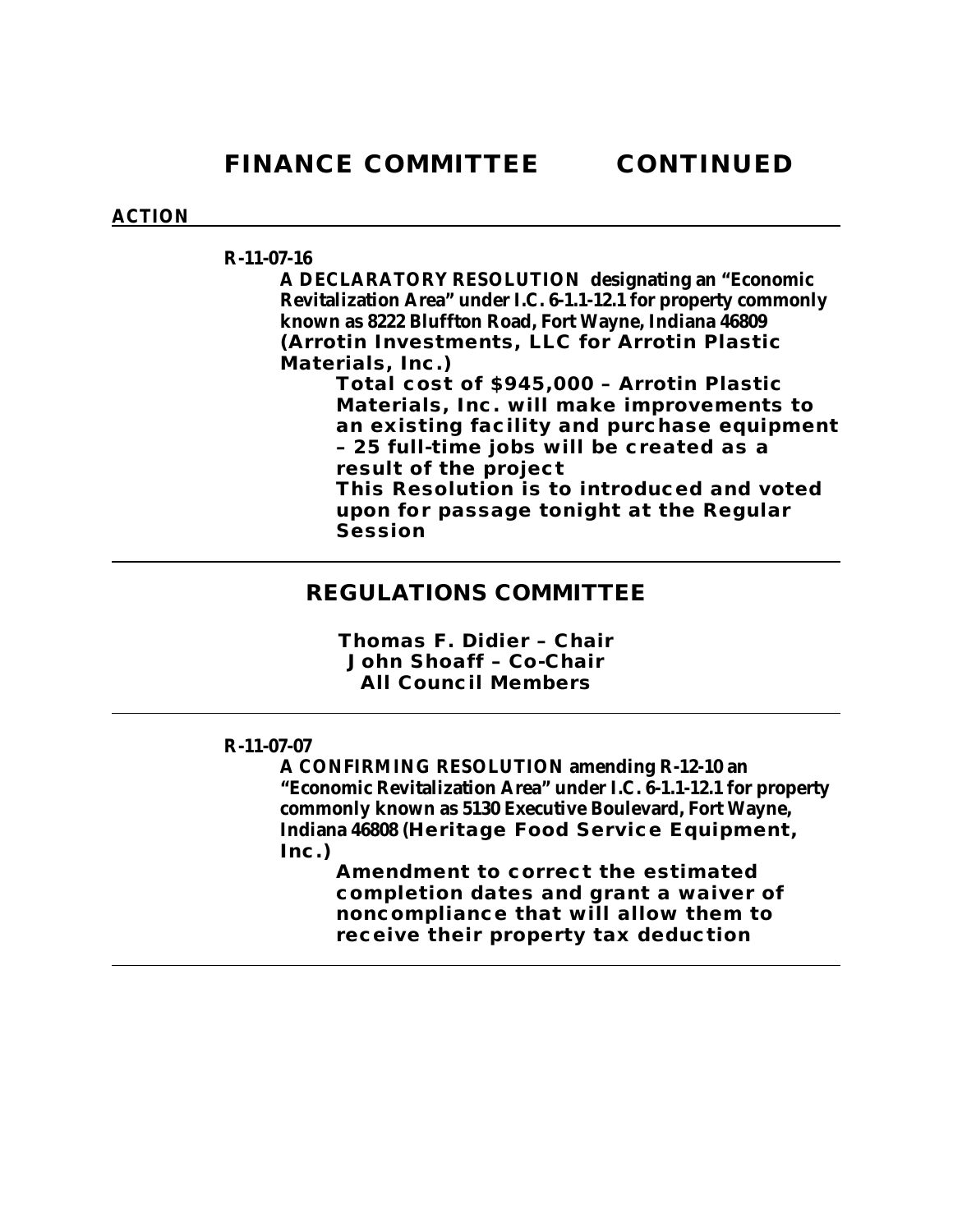## **REGULATIONS COMMITTEE CONTINUED**

#### **ACTION**

#### **R-11-07-08**

**A RESOLUTION approving a Waiver of Noncompliance for a Late-Filed Application for the Economic Revitalization Area Deduction on Personal Property improvements (Form 103 ERA and Form 103 EL) for Inquest Health System, PC d/b/a Upright MRI**

### **Z-11-06-19**

**AN ORDINANCE amending the City of Fort Wayne Zoning Map No. N-31 (Sec. 36 of Wayne)**

**Rezone approximately 20.5 acres of property from Regional Shopping Center to Planned Residential within the 8200 block of South Hanna – they will develop a 49-lot single-family subdivision**

#### **G-11-03-11 (AS AMENDED)**

**AN ORDINANCE amending the Thoroughfare Plan of the City Comprehensive ("Master") Plan by vacating public right-of-way The right-of-way to be vacated is Voors Drive – Miller's Merry Manor will be able to add a therapy wing and meet the setback requirements** 

# **PUBLIC WORKS COMMITTEE**

**No Ordinances or Resolutions up for discussion**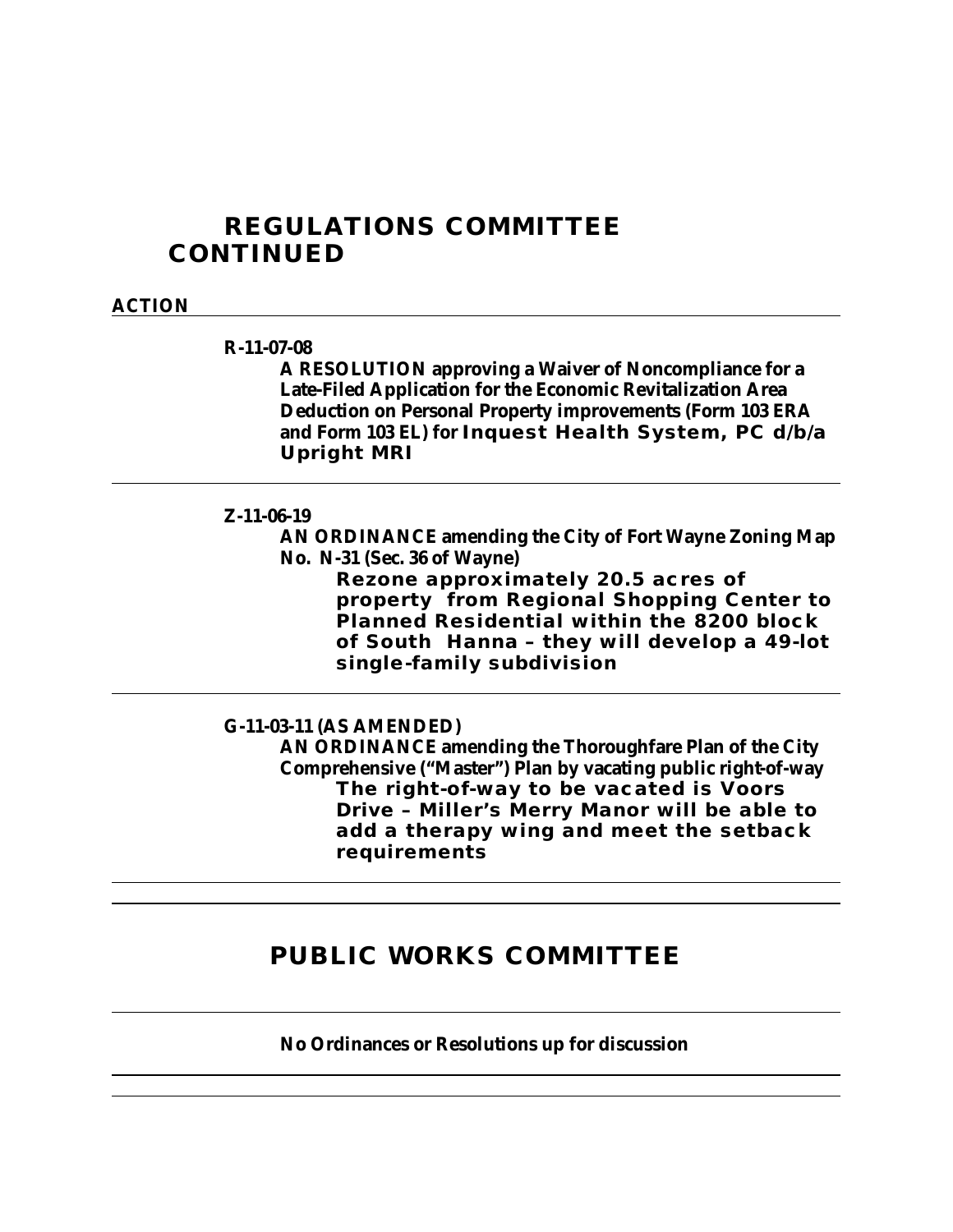# **REGULAR SESSION**

# **AGENDA**

# **FORT WAYNE COMMON COUNCIL**

# **JULY 26, 2011**

### **REGULAR SESSION IMMEDIATELY FOLLOWING COMMITTEE SESSION ROOM 035 – COUNCIL COURTROOM GARDEN LEVEL – CITIZENS SQUARE**

**PRESIDING OVER THE STANDING MITCH HARPER COMMITTEE OF THE COMMON COUNCIL PRESIDENT**

**SECRETARY OF THE REGULAR SANDRA E. KENNEDY SESSION OF THE COMMON COUNCIL CITY CLERK**

**LEGAL ADVISOR TO MEMBERS JOSEPH G. BONAHOOM OF THE COMMON COUNCIL** 

**BENDER\_\_\_\_\_\_\_\_, BROWN\_\_\_\_\_\_\_\_\_, DIDIER\_\_\_\_\_\_\_\_\_,**

**GOLDNER\_\_\_\_\_\_\_\_\_, HARPER\_\_\_\_\_\_\_\_\_, HINES\_\_\_\_\_\_\_\_\_,**

PAPE\_\_\_\_\_\_\_\_, SHOAFF\_\_\_\_\_\_\_, SMITH\_\_\_\_\_\_\_\_,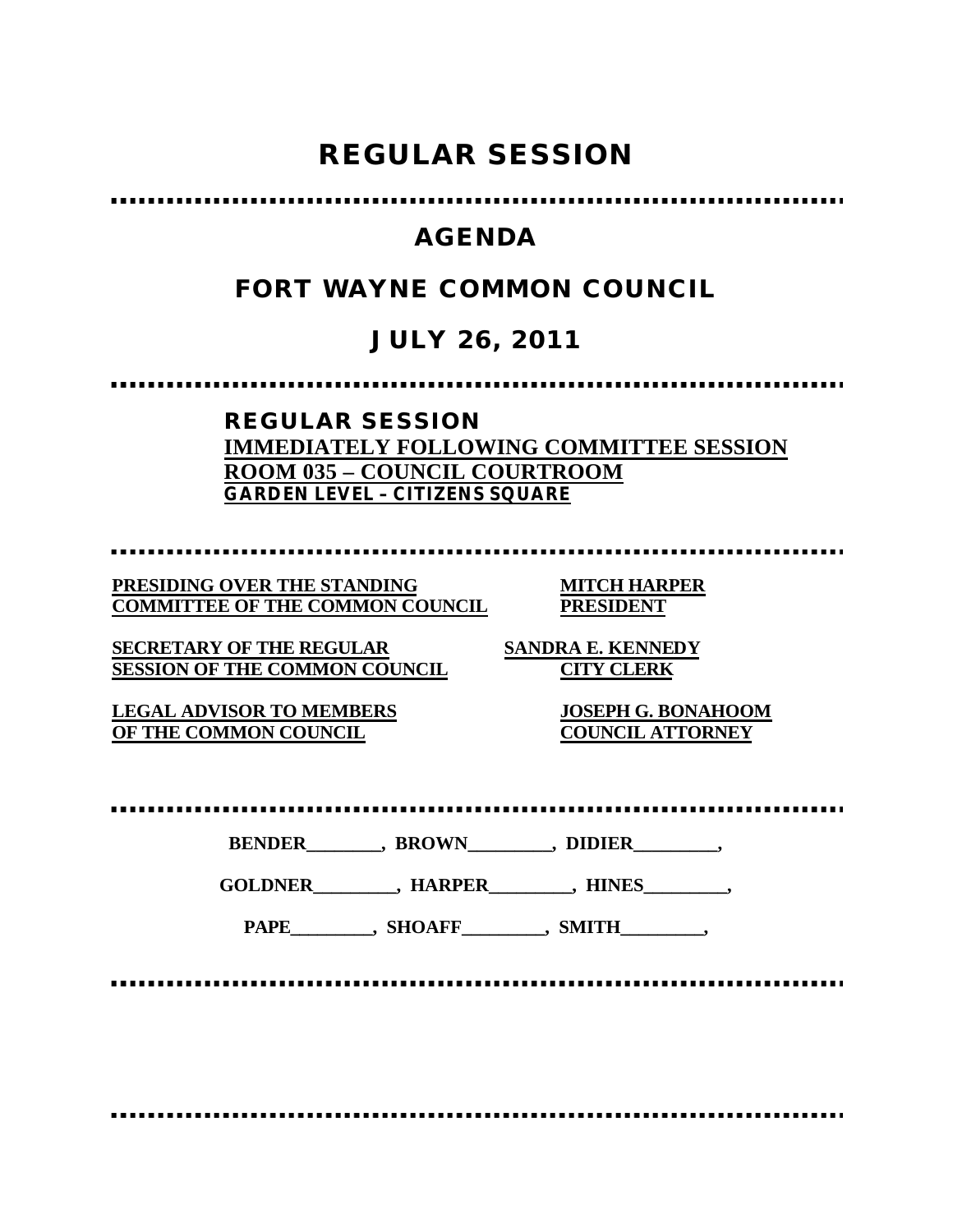# **ORDER OF THE AGENDA**

**PRESENTATION OF NATIONAL COLORS SERGEANT-AT-ARMS**

**ROLL CALL SANDRA E. KENNEDY CITY CLERK**

**ADOPTION OF THE AGENDA**

**PRESIDENT'S REPORT AND COMMENTS MITCH HARPER**

**PRESIDENT**

**COMMUNICATIONS:**

**FROM BOARD OF PUBLIC SAFETY – REGULATORY RESOLUTIONS – (7) INTRODUCTION OF ORDINANCES AND RESOLUTIONS – PAGES 3 THRU 6**

**PASSAGE OF ORDINANCES AND RESOLUTIONS – PAGES 7 THRU 10**

**MISCELLANEOUS BUSINESS**

**CHAIR OPEN FOR COMMENTS – FROM CITIZENS AND COUNCIL MEMBERS**

**RETIREMENT OF COLORS**

**ADJOURNMENT**

# **ORDINANCES AND RESOLUTIONS UP FOR INTRODUCTION**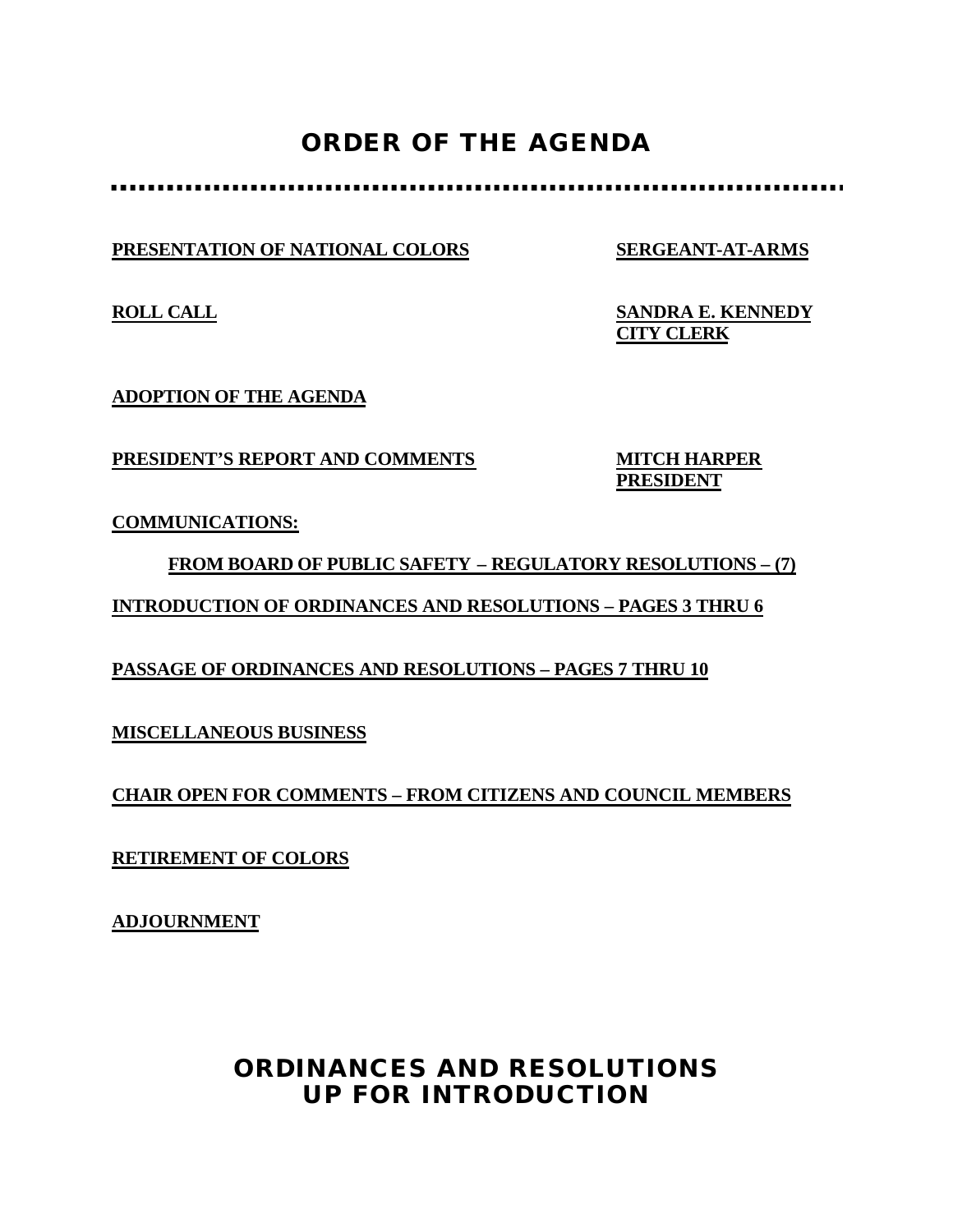### **CITY UTILITIES COMMITTEE**

*Marty Bender – Chair Glynn A. Hines – Co-Chair All Council Members*

### **ACTION**

**S-11-07-20**

**AN ORDINANCE approving Construction Contract for CS Pond 1 – Sediment Disposal Phase 1 –Res. #2409-2011, W.O. #75642 between National Salvage & Service Corp. and the City of Fort Wayne, Indiana, in connection with the Board of Public Works Total cost of \$303,650**

**S-11-07-21**

**AN ORDINANCE approving Agreement for Water Pollution Control Plant Combined Sewage Pump Station Ductile Iron Piping Procurement: Res. #2283-2010-P7, W.O. #75666 between American Cast Iron Pipe Company and the City of Fort Wayne, Indiana, in connection with the Board of Public Works Total cost of \$702,000**

**S-11-07-22**

**AN ORDINANCE approving Construction Contract for WPCP Digester Improvements Structural and Electrical Building – Res. #2188-2009, W.O. #75386 between Hagerman Inc. and the City of Fort Wayne, Indiana, in connection with the Board of Public Works** 

**Total cost of \$5,672,000.50**

## **FINANCE COMMITTEE**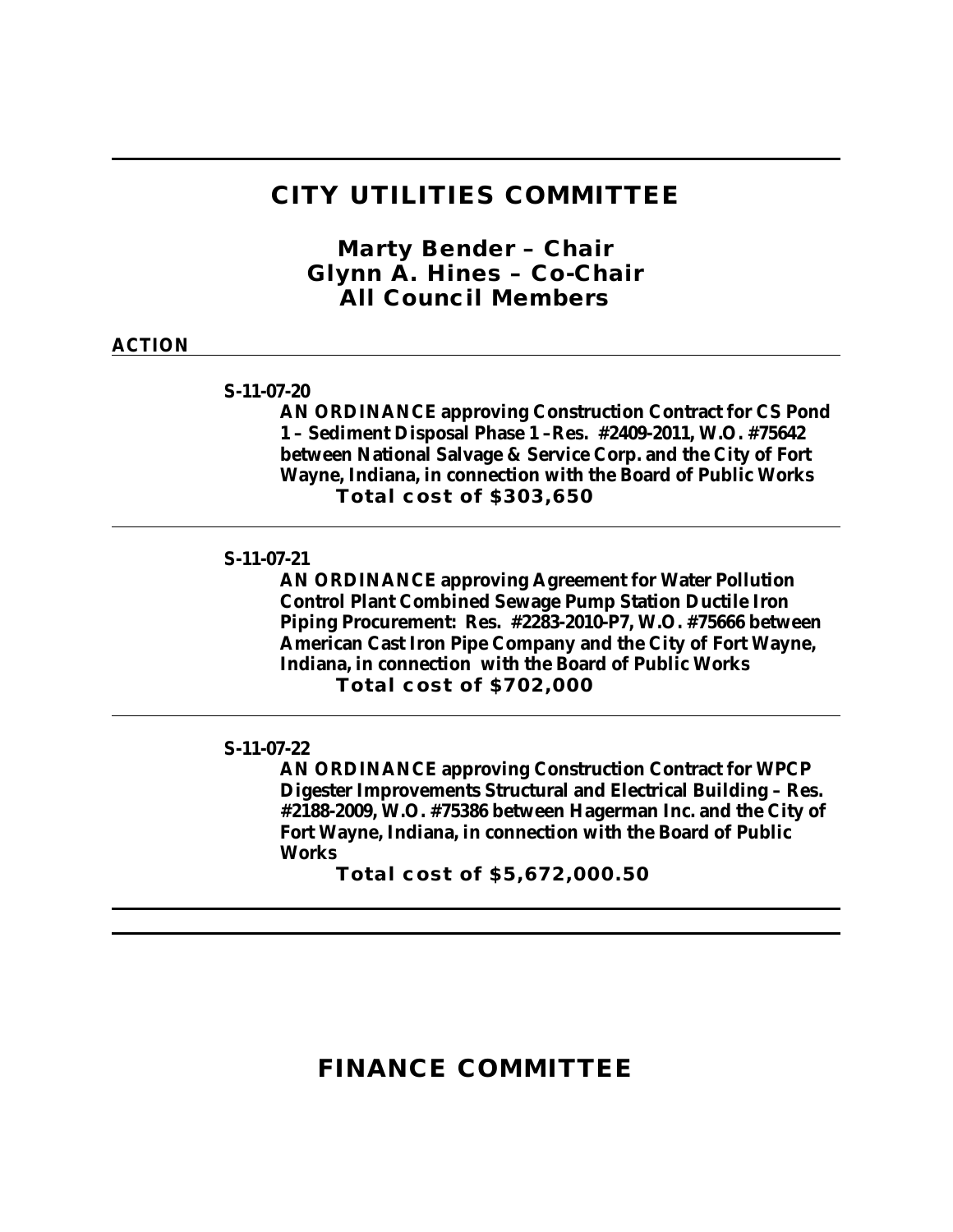### *Elizabeth M. Brown – Chair Thomas E. Smith – Co-Chair All Council Members*

### **ACTION**

#### **S-11-07-12**

**AN ORDINANCE approving the awarding of ITB #3402- Demolitions and Lot Restorations by the City of Fort Wayne, Indiana, by and through its Department of Purchasing and Oxendine, Martin's, Lunz and Great Lakes for the Department of Neighborhood Code Enforcement** 

**Total cost of \$105,389**

| Oxendine           | \$62,539 |
|--------------------|----------|
| Martin's           | \$6,600  |
| Lunz               | \$2,570  |
| <b>Great Lakes</b> | \$33,680 |

#### **S-11-07-13**

**AN ORDINANCE approving the awarding of ITB #3404 – Ash Tree Removal for 2011 by the City of Fort Wayne, Indiana, by and through its Department of Purchasing and Asplundh Tree Experts for the Parks and Recreation Department Total cost of \$573,933**

### **S-11-07-14**

**AN ORDINANCE approving the awarding of Purchase of a New Dive Truck by the City of Fort Wayne, Indiana, by and through its Department of Purchasing and Pierce/Global, for the Fort Wayne Fire Department Total cost of \$324,600**

#### **S-11-07-15**

**AN ORDINANCE approving the awarding of Purchase of two (2) New Fire Engines through A GSA Contract by the City of Fort Wayne, Indiana, by and through its Department of Purchasing and Sutphen Corporation for the Fort Wayne Fire Department Total cost of \$764,370**

### **FINANCE COMMITTEE CONTINUED**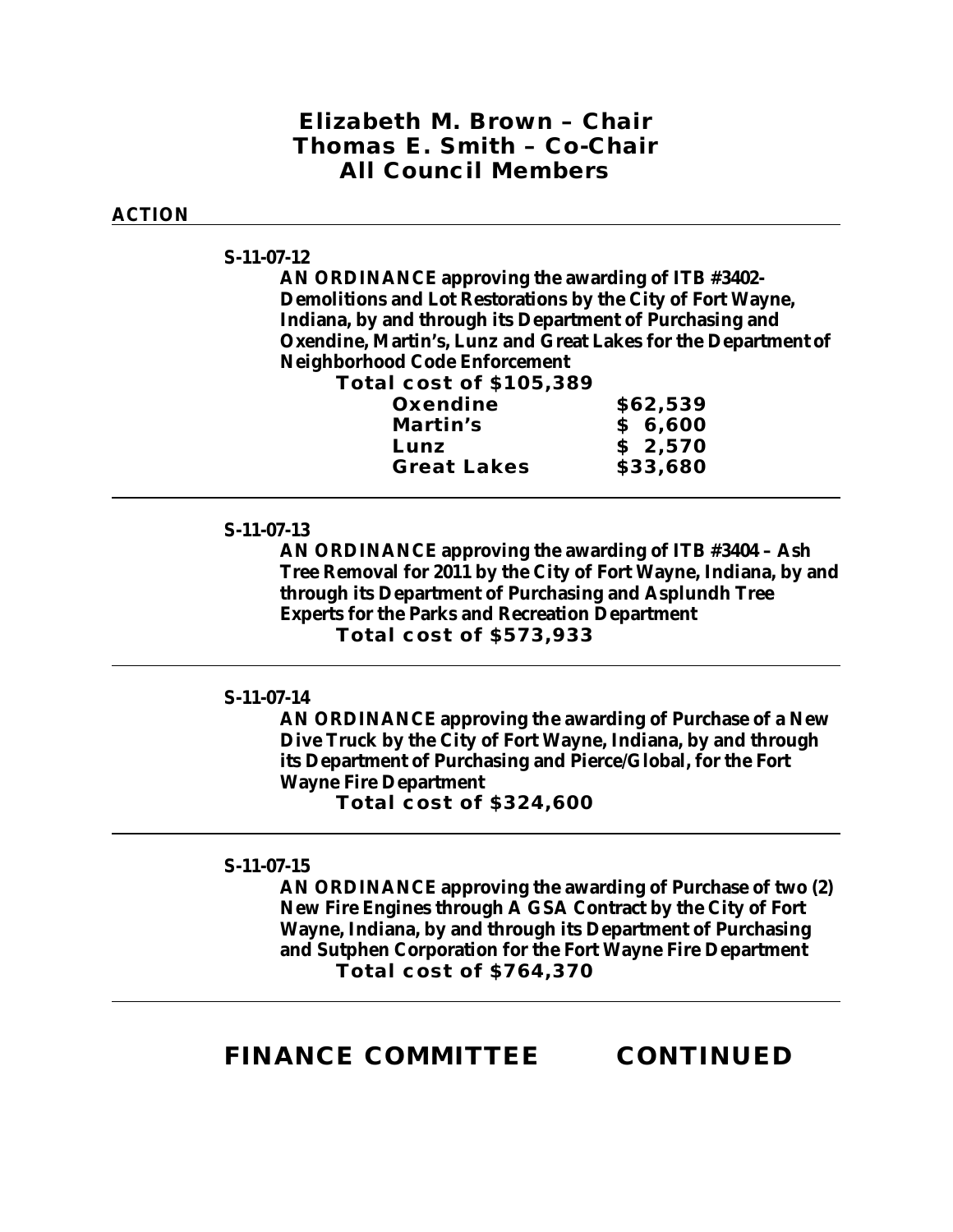### **S-11-07-19**

**AN ORDINANCE approving the awarding of Construction Contract for Renovations at Fire Station #1: Resolution #98-5-18- 11-2 – by the City of Fort Wayne, Indiana, by and through its Department of Purchasing and Schenkel & Sons for the Fort Wayne Fire Department**

**Total cost of \$485,000**

### **R-11-07-16**

**A DECLARATORY RESOLUTION designating an "Economic Revitalization Area" under I.C. 6-1.1-12.1 for property commonly known as 8222 Bluffton Road, Fort Wayne, Indiana 46809 (Arrotin Investments, LLC for Arrotin Plastic Materials, Inc.)**

**Total cost of \$945,000 – improvements will be** 

**Made – 25 full-time jobs will be created**

**To be passed this evening**

#### **R-11-07-17**

**A CONFIRMING RESOLUTION designating an "Economic Revitalization Area" under I.C. 6-1.1-12.1 for property commonly known as 8222 Bluffton Road, Fort Wayne, Indiana 46809 (Arrotin Investments, LLC for Arrotin Plastic Materials, Inc.)**

**Total cost of \$945,000 – improvements will be** 

**Made – 25 full-time jobs will be created**

**Public Hearing 8-9-11 – 5:30 P.M.**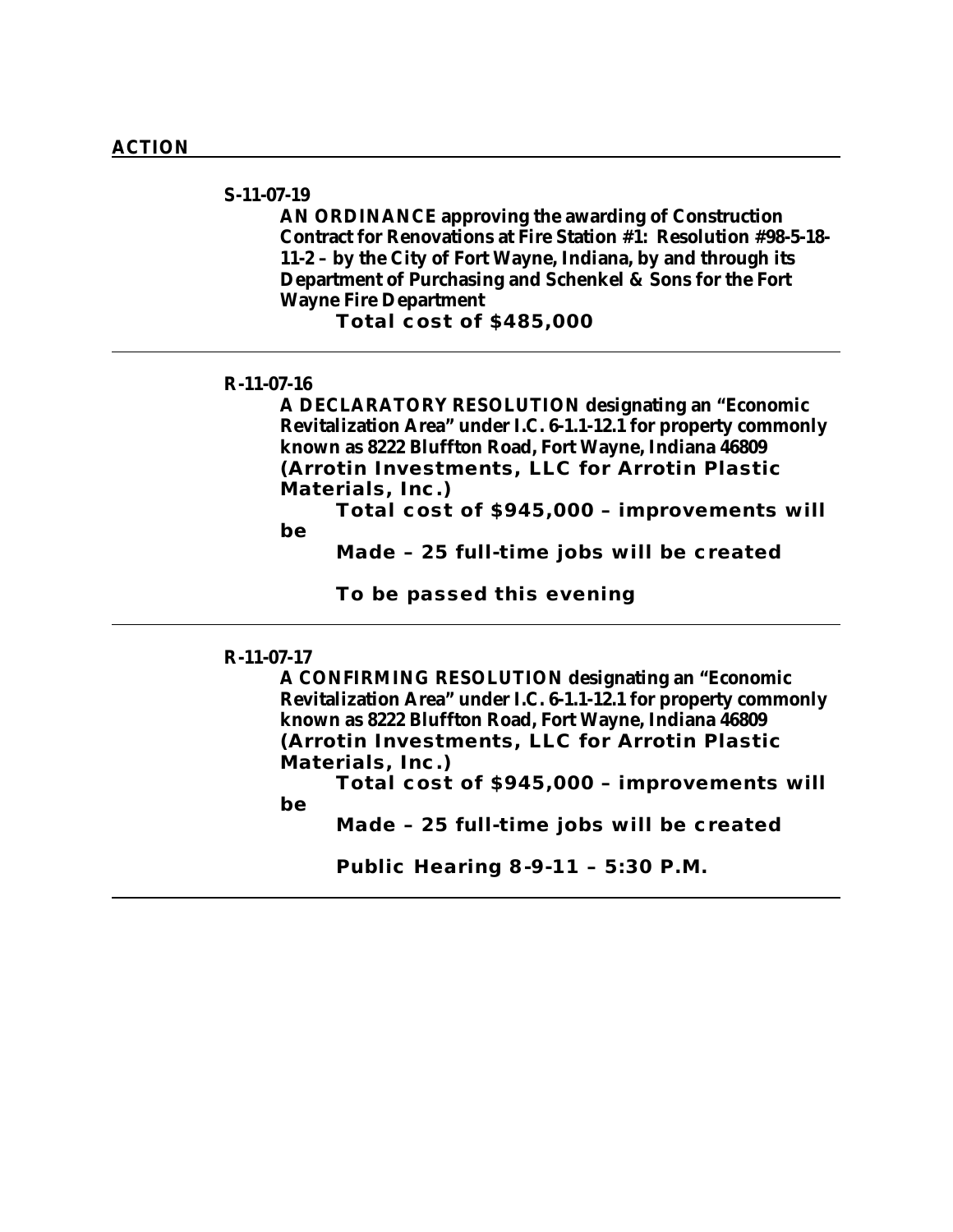## **REGULATIONS COMMITTEE**

### *Thomas F. Didier – Chair John Shoaff – Co-Chair All Council Members*

#### **ACTION**

**R-11-07-18**

**A RESOLUTION approving a Waiver of Noncompliance for a Late-Filed Application for the Economic Revitalization Area Deduction on Personal Property Improvements (Form 103 ERA and Form 103 El) for D&M Enterprises, LLC d/b/a Custom Poly Packaging** 

**Approval of this resolution and granting of a waiver of noncompliance will allow D&M Enterprises, to receive its personal property tax abatement that it will lose in 2012 due to a late filed deduction forms** 

**PUBLIC HEARING 8-9-11 – 5:30 P.M.**

# **PUBLIC WORKS COMMITTEE**

**No Ordinances or Resolutions up for introduction**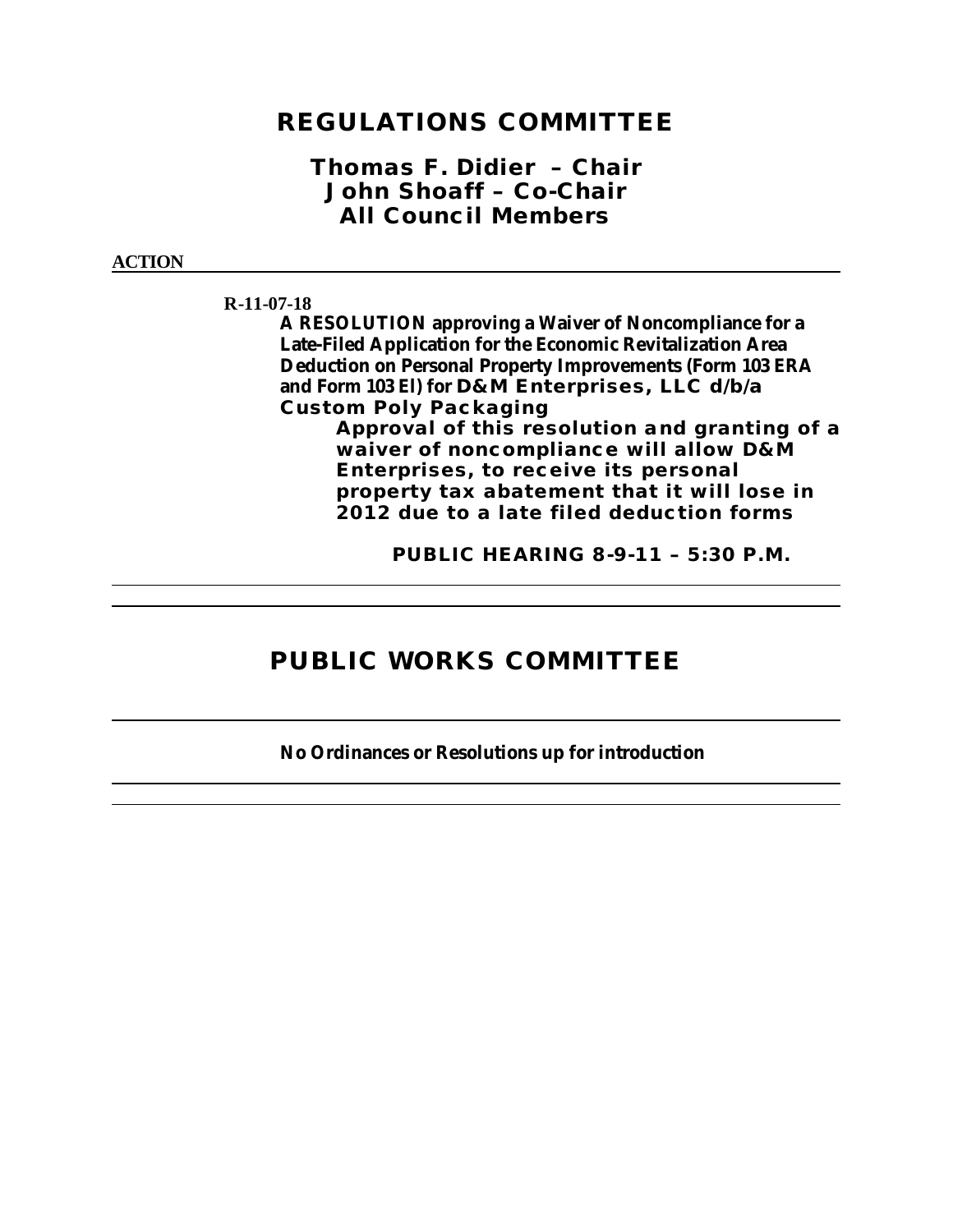## **ORDINANCES AND RESOLUTIONS UP FOR PASSAGE**

## **CITY UTILITIES COMMITTEE**

*Marty Bender – Chair Glynn A. Hines – Co-Chair All Council Members*

### **ACTION**

**DO PASS S-11-07-10**

**AN ORDINANCE approving Snider and Glenwood Park Sewer Separation Project: Res. #2392-2010, W.O. #75606 between Clark Dietz Engineers and the City of Fort Wayne, Indiana, in connection with the Board of Public Works Total cost of \$125,875**

## **FINANCE COMMITTEE**

*Elizabeth M. Brown – Chair Thomas E. Smith – Co-Chair All Council Members*

### **R-11-07-06**

**A CONFIRMING RESOLUTION designating an "Economic Revitalization Area" under I.C. 6-1.1-12.1 for property commonly known as 2100 West State Boulevard, Fort Wayne, Indiana 46808 (Dana Light Axle Products, LLC) Total cost of \$3,551,830**

**FINANCE COMMITTEE CONTINUED**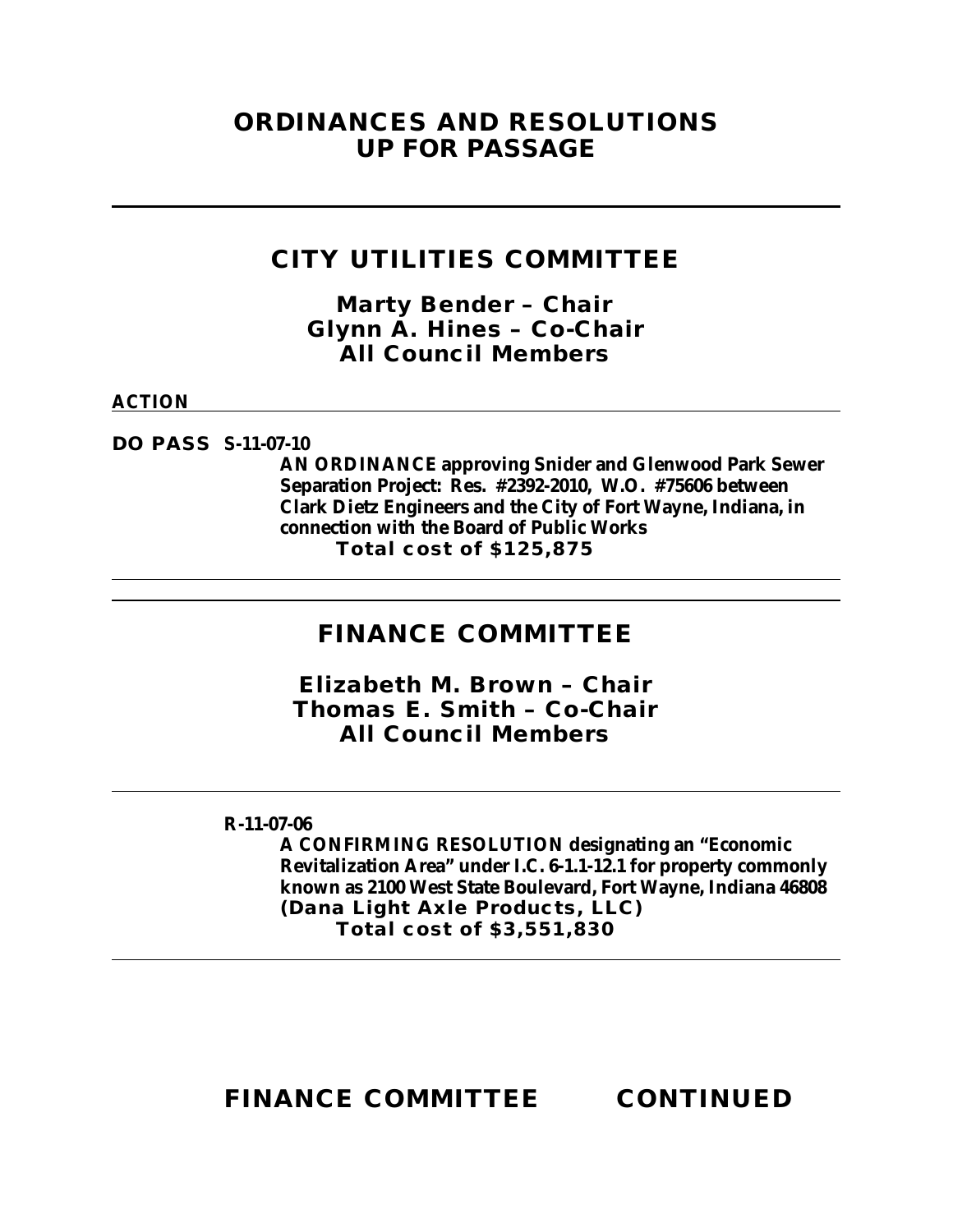#### **ACTION**

### **DO PASS S-11-07-01**

**AN ORDINANCE approving Digester Electrical Building and Structural Upgrades, CM and RPR Services during construction: Res. #2188-2009, W.O. #75386 between GAI Consultants and the City of Fort Wayne, Indiana, in connection with the Board of Public Works**

**Total cost of \$275,000**

### **DO PASS S-11-07-02**

**AN ORDINANCE approving the awarding of ITB #3386- Installation of a New Restroom/Concession Stand Building at the Foellinger Freimann Botanical Conservatory by the City of Fort Wayne, Indiana, by and through its Department of Purchasing and Harold McComb & Son, Inc. for the Fort Wayne Parks and Recreation Department**

**Total cost of \$252,500**

#### **DO PASS R-11-07-09**

**A RESOLUTION approving the purchase of certain real estate (5332 Kenton Lane) for the City of Fort Wayne, Indiana Total cost of property \$80,000 (located at 5332 Kenton Lane)**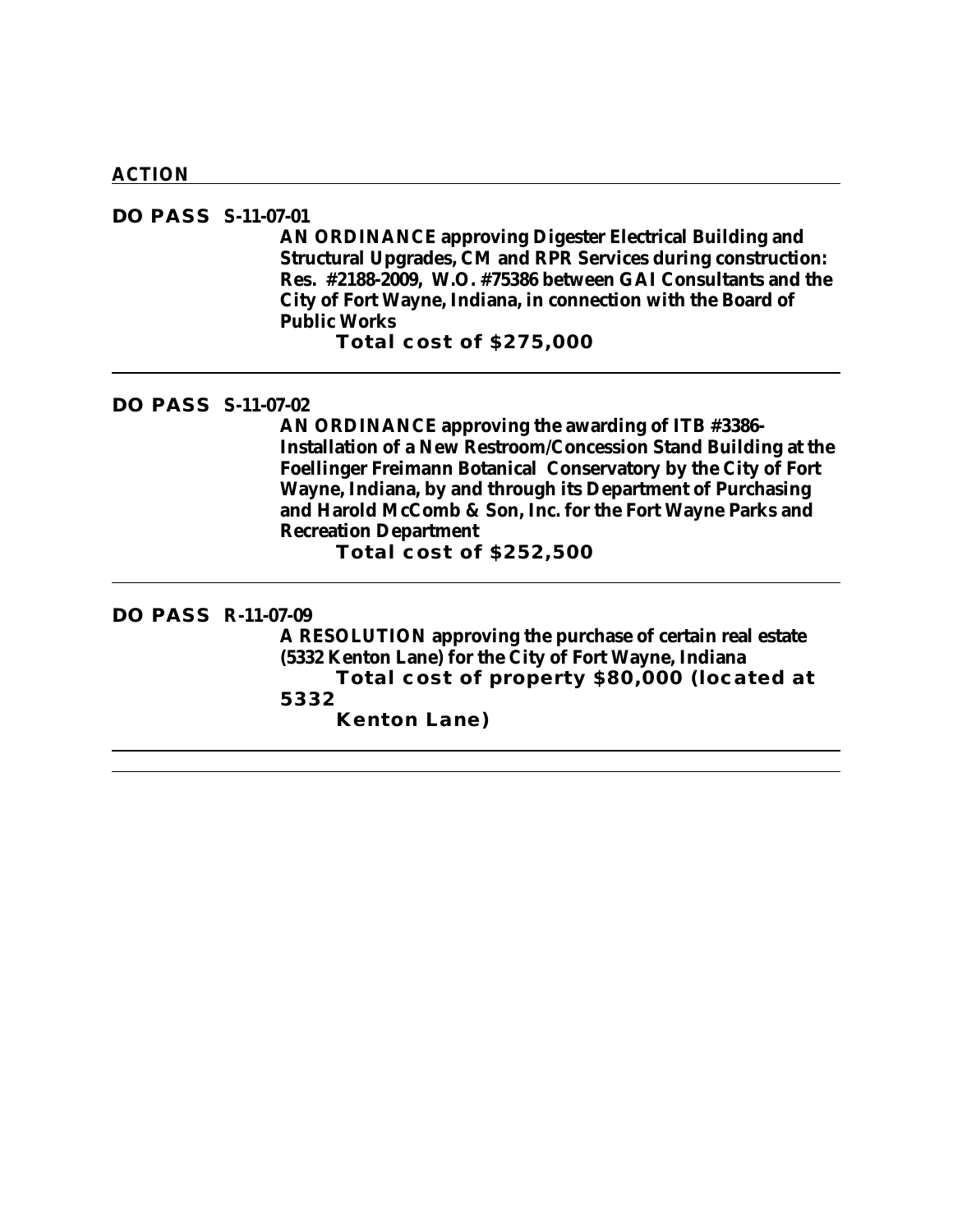## **REGULATIONS COMMITTEE**

### *Thomas F. Didier – Chair John Shoaff – Co-Chair All Council Members*

#### **ACTION**

### **R-11-07-07**

**A CONFIRMING RESOLUTION amending R-12-10 an "Economic Revitalization Area" under I.C. 6-1.1-12.1 for property commonly known as 5130 Executive Boulevard, Fort Wayne, Indiana 46808 (Heritage Food Service Equipment, Inc.)**

> **This resolution will allow them to receive their property tax deduction**

#### **R-11-07-08**

**A RESOLUTION approving a waiver of Noncompliance for a Late-Filed Application for the Economic Revitalization Area Deduction on Personal Property Improvements (Form 03 ERA and Form 103 EL) for Inquest Health System PC d/b/a Upright MRI This resolution will allow them to receive their property tax deduction**

#### **Z-11-06-19**

**AN ORDINANCE amending the City of Fort Wayne Zoning Map No. N-31 (Sec. 36 of Wayne) Rezone approximately 20.5 acres of property from SC4- Regional Shopping Center to RP-Planned Residential**

### **G-11-03-11**

**AN ORDINANCE amending the Thoroughfare Plan of the City Comprehensive ("Master") Plan by vacating public right-of-way This right-of-way will allow the nursing home to add a therapy wing of the east end of the building**

## **PUBLIC WORKS COMMITTEE**